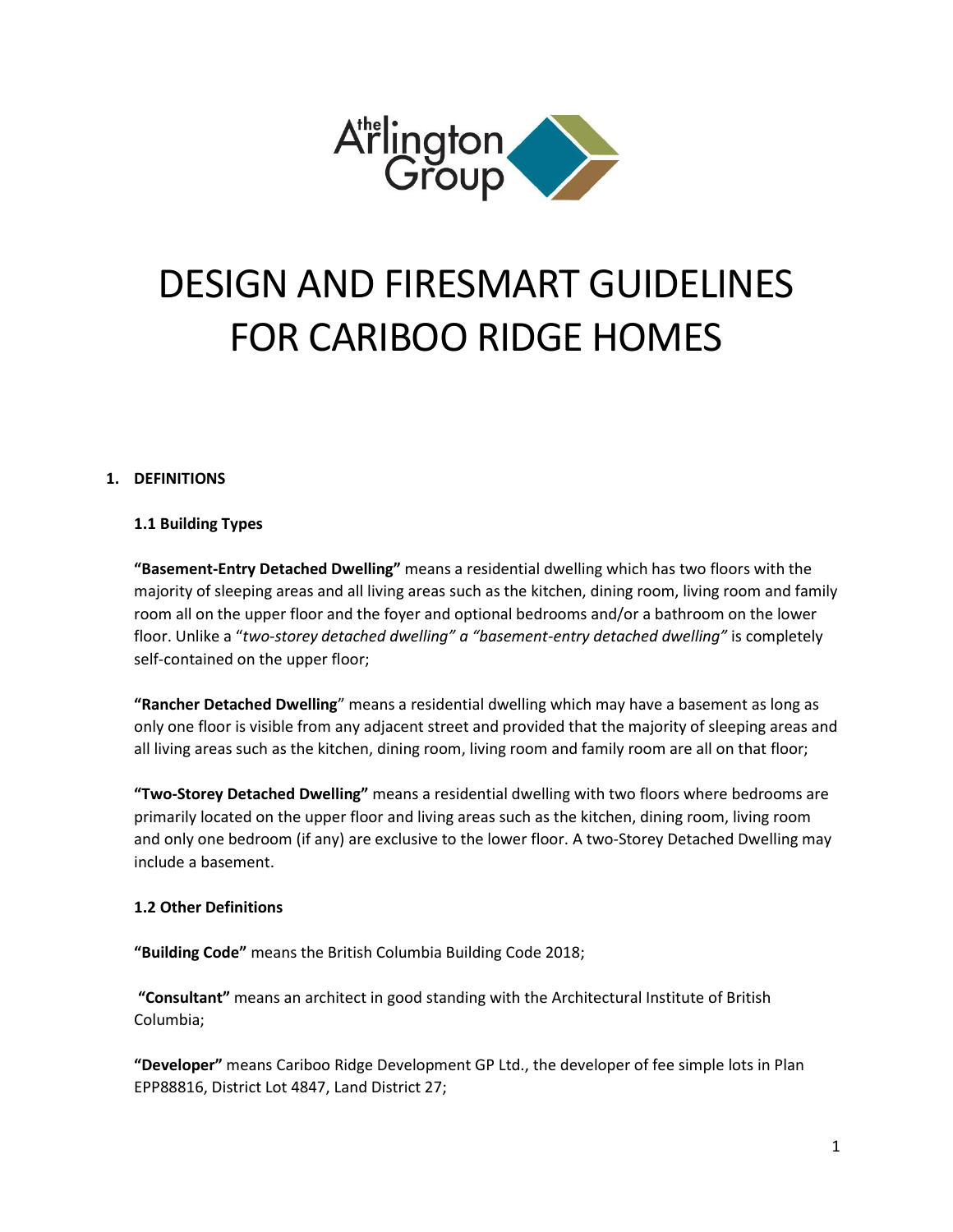**"District"** means the District of 100 Mile House;

**"Guidelines"** mean the Design and FireSmart Guidelines in this document.

**"Land Title Act"** means the Land Title Act R.S.B.C. 1996, c. 250, as amended;

**"Owner"** means the owner of a fee simple lot in Plan EPP88816, District Lot 4847, Land District 27;

**"Principal Façade"** means the building wall or walls of the detached dwelling facing Spruce Place and includes 9th Street in the case of Lots 1 and 8 and

**"Purchaser"** means any individual, corporation, society, association, co-operative, joint venture, partnership, trust, unincorporated organization, government, or other legal entity proposing to acquire a lot from the developer to build a residential dwelling on a lot.

## **2. OBJECTIVES OF THE GUIDELINES**

- **2.1** The Guidelines are intended to add value through the construction of well designed, high quality homes that are attractively landscaped. The developer is committed to the creation of an attractive new neighbourhood with enhanced sustainability – measured in terms of building longevity, energy consumption/efficiency, walkability, ease of access and low wildfire risk.
- **2.2** The Guidelines are intended to complement the District of 100 Mile House Zoning Bylaw. They do not supersede the Zoning Bylaw or any other District requirement.
- **2.3** The Guidelines are limited to the exterior design of the residential dwelling, site planning and landscaping.

## **3. PROCEDURES AND REQUIREMENTS**

- **3.1** Cariboo Ridge Development GP Ltd. is the developer of the subdivision.
- **3.2** The consultant is Thomas Zimmerman AIBC or other registered Architect with professional experience in the home design field. The developer has retained the consultant to ensure that the dwelling and landscape designs comply with the Guidelines.
- **3.3** The District is not responsible for the administration or approval of the Guidelines but will check the title prior to issuing a building permit. It is the responsibility of the purchaser to ensure compliance with the Guidelines.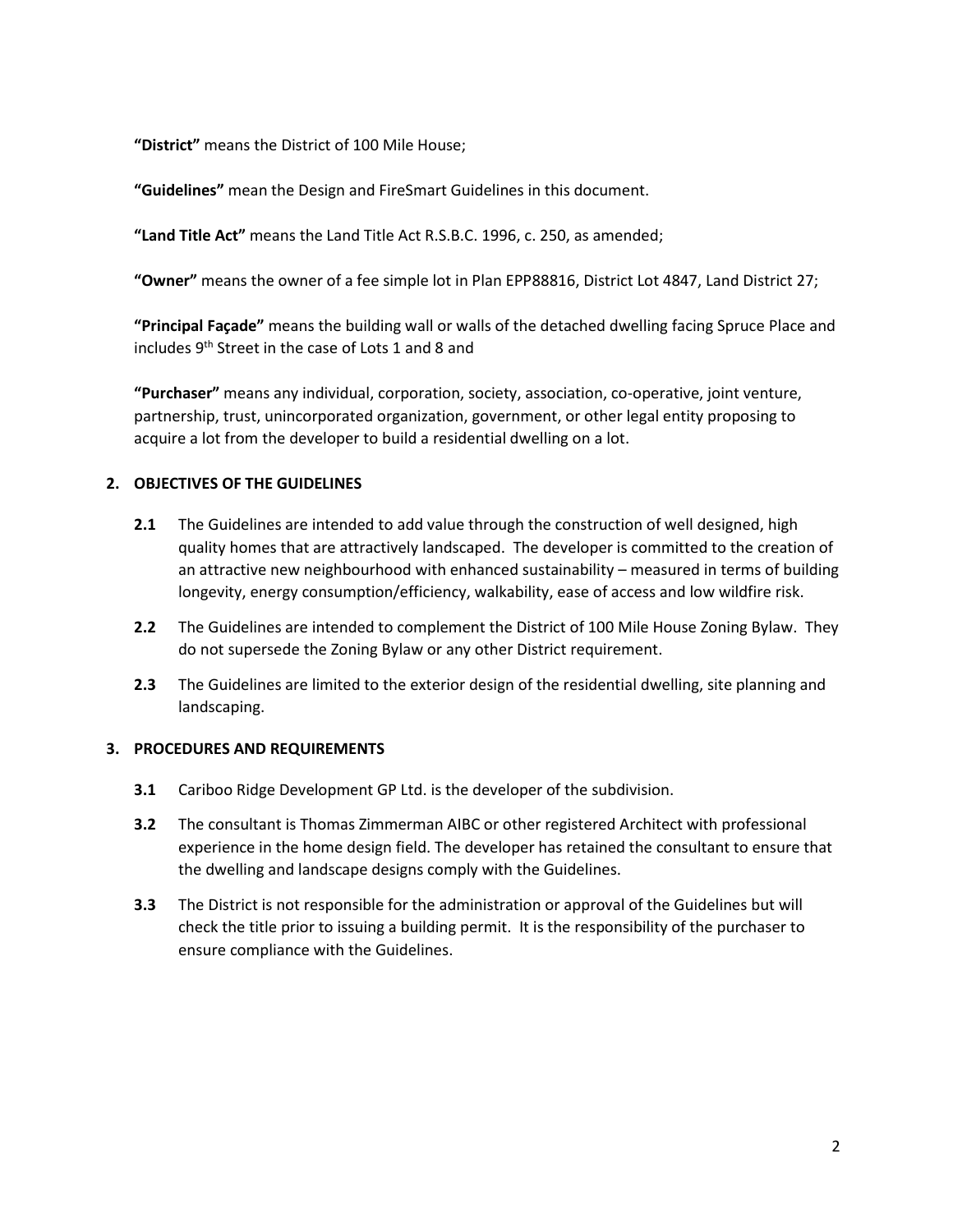**3.4** All plans must be signed by the consultant, with his name clearly written in block letters adjacent the signature in the following format:

| <b>Design Consultant:</b>                        |
|--------------------------------------------------|
| Address: 1030-470 Granville Street, Vancouver BC |
| Phone No: 604-506-8199                           |
| Signature and Initials:                          |
| Date:                                            |

- **3.5** The Guidelines are registered under Section 220 of the *Land Title Act.*
- **3.6** Before selecting building plans, it is recommended that the purchaser first obtain a copy of the Guidelines.
- **3.7** Before preparing a Building Permit application, the purchaser is advised to contact the consultant and provide a preliminary sketch or design concept to ensure the general direction will be able to meet the Guidelines and integrate with nearby dwellings in the Cariboo Ridge development, where applicable.
- **3.8** No building shall be constructed, placed, erected, or maintained on any lot until plans and exterior finishing details have been approved in writing by the consultant, who shall have the right and power to accept or reject same in accordance with the requirements in the Guidelines.
- **3.9** The developer shall provide the purchaser with a copy of the registered Guidelines and the applicable Lot Grading Plan.
- **3.10** A building permit is required prior to the construction of a single detached dwelling. Building permits are issued by the South Cariboo office of the Cariboo Regional District in 100 Mile house on behalf of the District of 100 Mile House. Prior to submission of a building permit application, a purchaser, builder, or owner shall submit to the consultant two sets of plans and one electronic copy of the following:
	- site plan showing the house on the lot at a 1:250  $(1/16'' + 1'-0'')$  scale;
	- all four exterior elevations;
	- specifications or samples of colours and materials of the exterior finishes; and
	- landscape layout showing planting and ground cover (if not included in the site plan).
- **3.11** The purchaser shall follow the recommendations of the consultant. In all cases where major revisions or refusal of the home design is involved, the purchaser will be given an opportunity to discuss the proposed revisions with the consultant before a 'requirement for changes' or an outright 'refusal' of the home design is issued. The consultant will complete and provide a housing design checklist for the purchaser to ensure compliance with the Guidelines. Subsequent changes other than minor revisions must be approved by the consultant.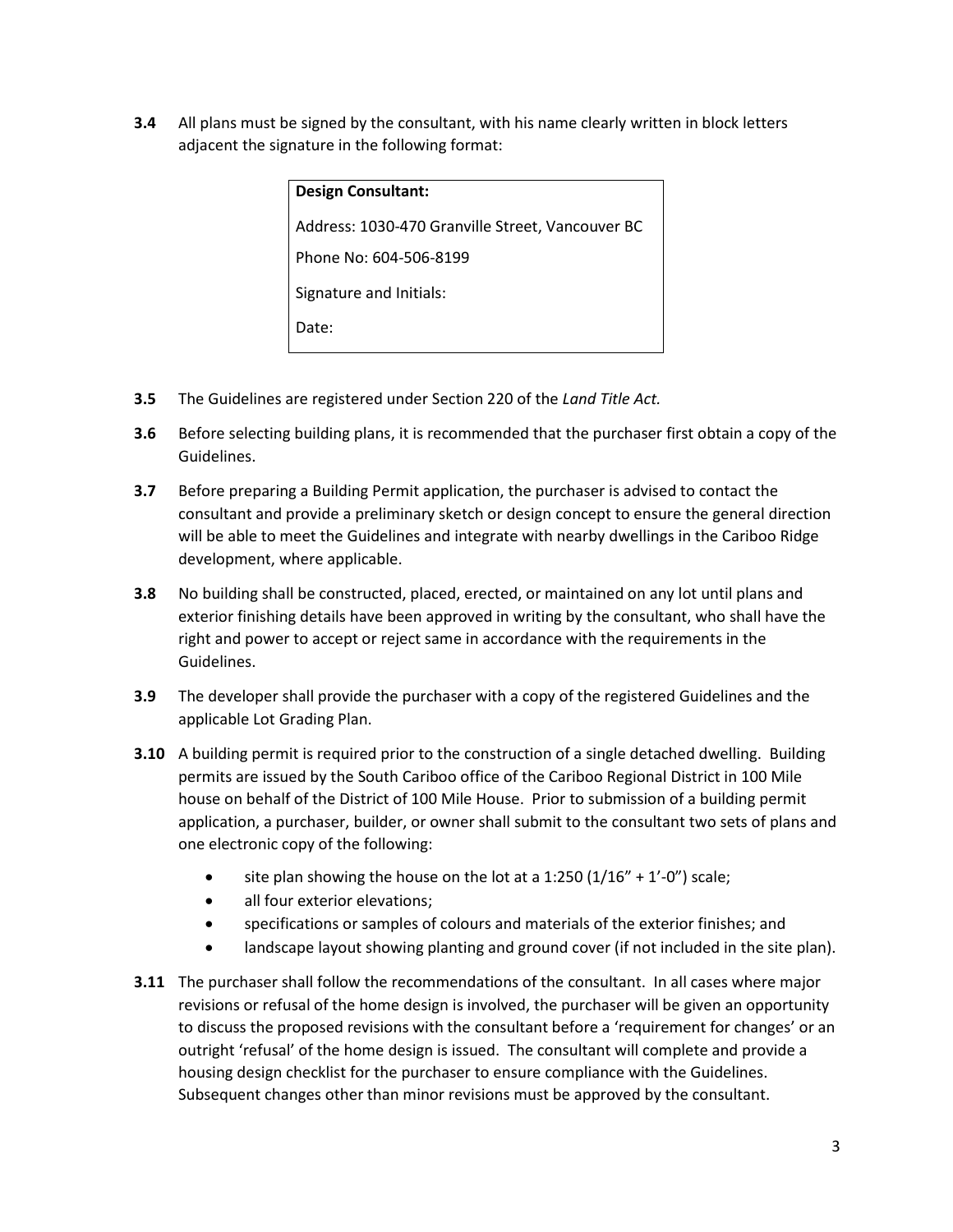- **3.12** The developer shall collect a fee from the purchaser in the amount of \$500.00 for reviewing and administering the Guidelines.
- **3.13** The purchaser shall provide security in the amount of \$2,500.00. The security will be returned providing the following conditions are met:
	- \$1,500.00 following final occupancy issued by the South Cariboo office of the Cariboo Regional District and sufficient photo documentation to the consultant to confirm that the requirements of the Guidelines have been met; and
	- \$1,000.00 following completion and documentation of the landscaping. The purchaser will provide sufficient photo documentation to the consultant to confirm that the landscape materials have been properly installed and have survived their initial growing season. The purchaser or owner, as the case may be, will be required to provide replacement landscape plants that have not survived their initial growing season.

## **4. REQUIREMENTS FOR THE LOT**

**4.1 Lot Grading.** House elevation drawings shall show final grades and elevations. The developer will provide a Lot Grading Plan to the purchaser. The design for the dwelling is to be compatible with the Lot Grading Plan and the minimum basement elevations provided. The purchaser may refine the Lot Grading Plan provided it does not negatively impact other lots.

The purchaser is required to provide documentation that the grading, landscaping and other site changes do not interrupt the drainage pattern or increase runoff into adjacent sites.

- **4.2 Lot Servicing.** The developer will provide lot servicing documentation to enable the purchaser to undertake the necessary connections to municipal services.
- **4.3 Retaining Walls.** Retaining walls, where permitted, shall be treated and/or integrated with the landscaping to soften the visual effect of the retaining wall.

All retaining walls and their foundations, including drainage pipes are to be within the property lines so as not to encroach on any neighbouring lot.

## **5. DESIGN GUIDELINES FOR THE HOUSE**

## **5.1 General**

The intent of the Guidelines is to create an attractive neighbourhood compatible with the character of the South Cariboo. The South Cariboo has a rich diversity of housing designs, many of which feature the use of local building materials such as wood. The use of local building materials is encouraged to enhance the regional economy and take advantage of the area's natural assets.

The Guidelines do not call for a particular theme or design style. The intent of the Guidelines is for the single detached dwelling to be well suited to the lot configuration and topography and reflect above average quality in design and building materials.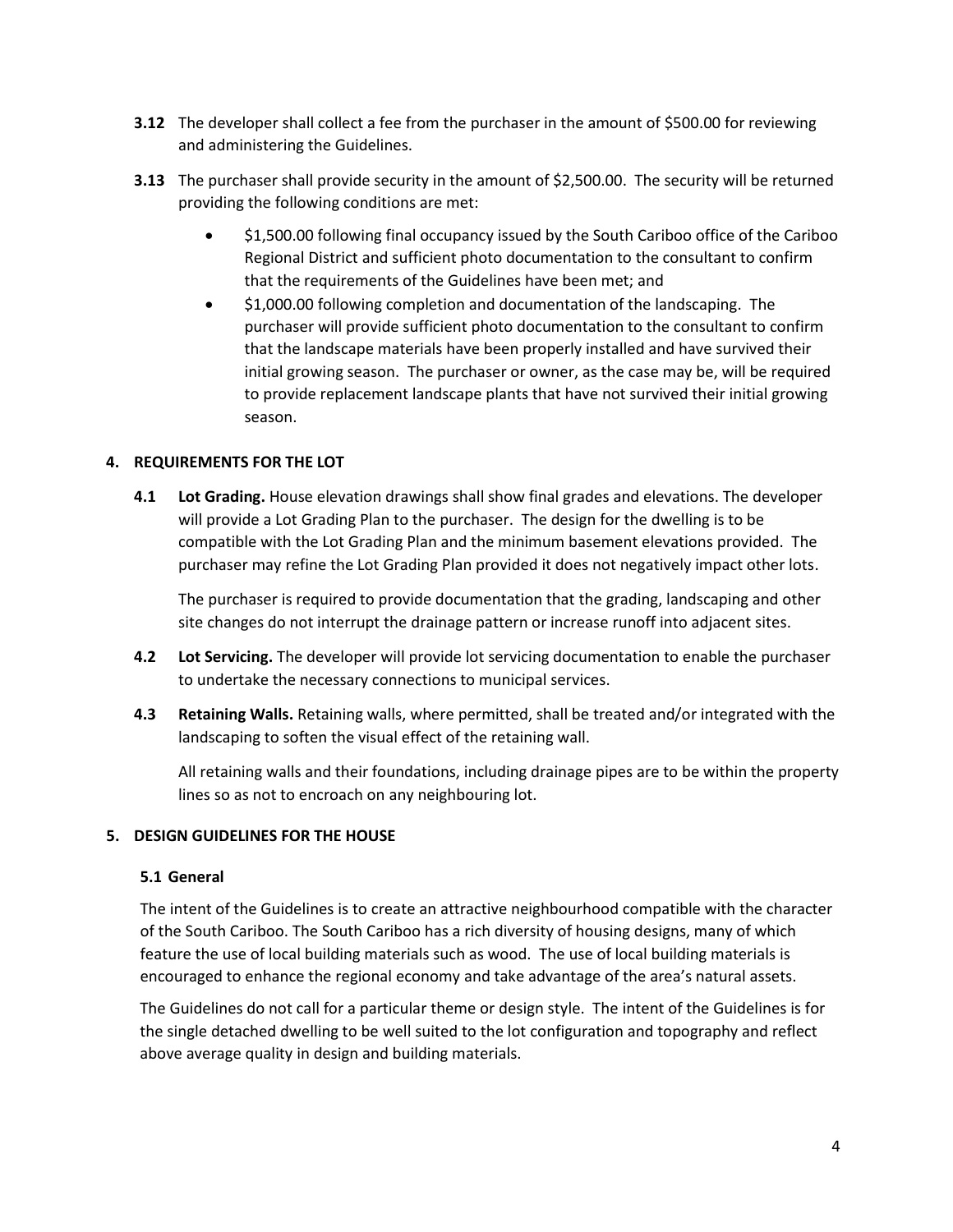## **5.2 Proposed House Concept**

- 5.2.1 **Housing Types** shall be limited to:
	- a. Basement entry single detached dwelling; or
	- b. Two storey single detached dwelling; or
	- c. Rancher single detached dwelling. This may include a manufactured home.

## **5.3 Permitted Land Uses**

- 5.3.1 Land use is regulated by the District of 100 Mile House Zoning Bylaw No. 1290, 2016. All lots on Spruce Place are zoned Residential Low Density Zone (R-1). This zone permits one principal use and a range of accessory or secondary uses.
- 5.3.2 **Principal Use**: Each lot is permitted one single detached dwelling.
- 5.3.3 **Accessory Uses**: The following accessory uses are permitted:
	- a. One Secondary suite within the single detached dwelling subject to a maximum floor area of 90m<sup>2</sup> [970 sq. ft.];
	- b. Accessory building(s) include a detached garage, workshop, shed, greenhouse or other structure;
	- c. Home occupation, provided the business is wholly contained within the single family dwelling with no outside storage and does not exceed the lesser of 30 square metres or 50% of the floor area of the single detached dwelling.
	- d. Child care to a maximum of 8 children; and
	- e. Bed and Breakfast provided a secondary suite is not provided. A Bed and Breakfast business must provide one additional parking space on the lot and is limited to a maximum of two bedrooms for clients and a maximum of four clients.
- 5.3.4 The purchaser is advised to review the Zoning Bylaw and consult with the District of 100 Mile House with respect to any additional requirements which may apply. In the event of any conflict, the requirements of the District of 100 Mile House will apply.

## **5.4 Exterior Design**

- 5.4.1 **Exterior Design:** Primary attention shall be given to the Principal Façade facing Spruce Place. For Lots 1 and 8, the Principal Façade also includes the façade facing 9<sup>th</sup> Street.
- 5.4.2 **Cladding:** Cladding may include horizontal or vertical siding consisting of fire rated wood, board and batten, Hardie board or other durable siding material that uses cement fibers with corner boards at outside corners. Logs and heavy timbers are also permitted. The same cladding shall be used on all sides of the house. Exterior siding must comply with the fire resistance requirement of the BC Building Code and extend from ground level to the roofline.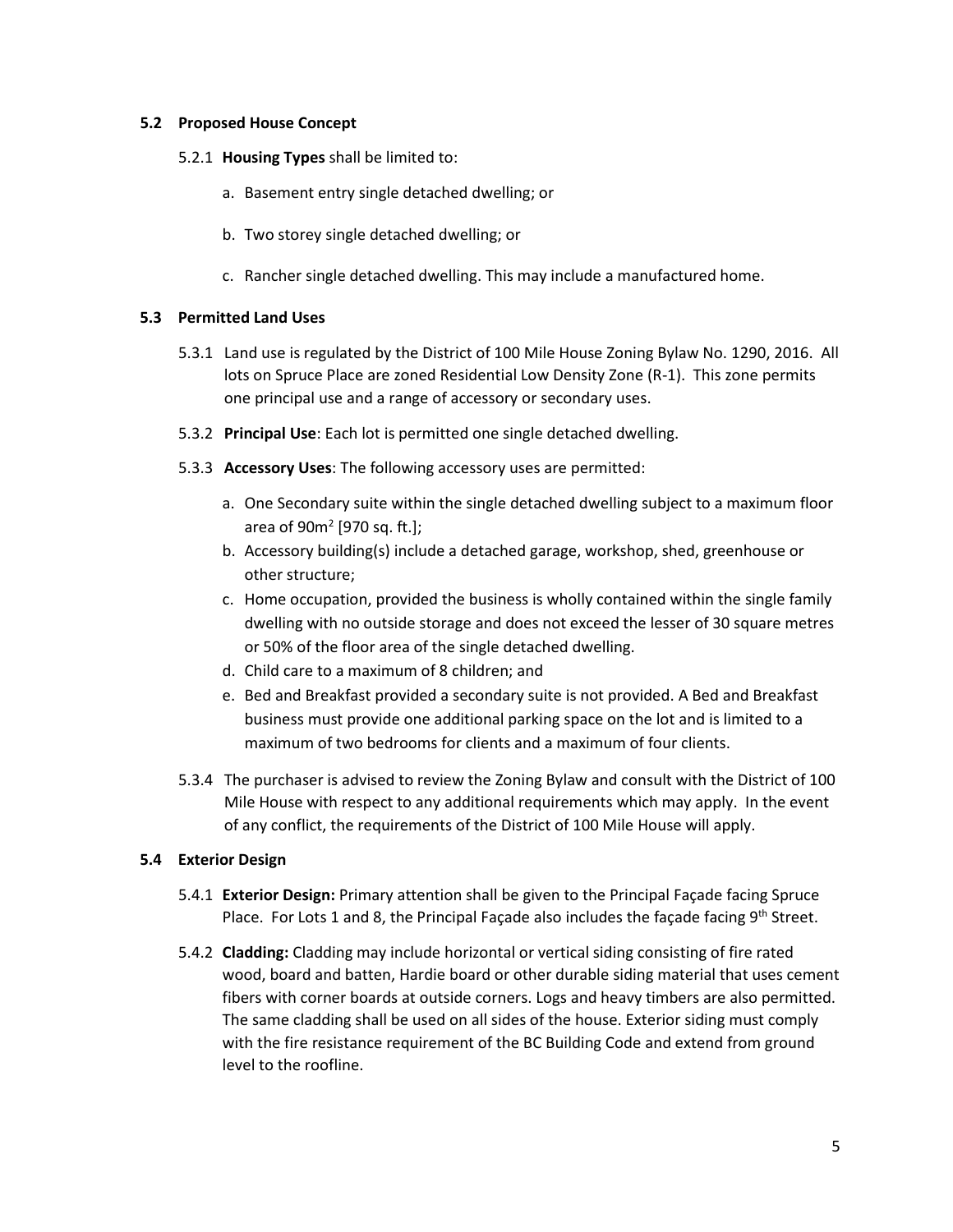5.4.3 **Roofing:** Roofing shall consist of asphalt shingles, ULC rated shakes, concrete tiles, metal shingles, slate, panels or other materials approved by the consultant. Only roofing materials with a Class A, B or C fire retardant rating may be used. Untreated wood shakes and shingles are not permitted.

All slopes shall have a pitch not less than 5/12. Flat roofs are not permitted except as approved by the consultant for small areas.

5.4.4 **Trims/features:** A skirt board with a minimum height of 23 cm (9") shall run along the front of the Principal Façade and return a minimum of 2.4 m (8 ft.) on the sides. Windows and doors shall have a minimum 2.5 cm x 10 cm  $(1''x 4'')$  wood trim surround where wood is provided. Where porches and front stairs are provided, wood or metal railings and spindles are required as per the BC Building Code.

Eaves should be enclosed and all vents including soffits screened (3-millimetre wire mesh preferred). The undersides of balconies, decks and crawlspaces must be sheathed in with flame resistant materials. Open roof gutters that are not regularly cleaned are a prime fire hazard. Enclosed gutters that prevent the accumulation of leaf debris are encouraged.

5.4.5 **Windows:** The size and orientation of windows to take advantage of passive solar gain is encouraged.

Double or thermal pane windows are required as per the BC Building Code. Single pane windows are not permitted.

Street facing windows must consist of a single picture or fully divided and sealed lites. Simulated fake muntins are not allowed.

- 5.4.6 **Doors:** Front doors shall be of a panel style with either a light in the doorway or a side light as per the BC Building Code. Garage doors shall be a raised panel type.
- 5.4.7 **Chimneys:** Chimneys may be constructed either of brick or built as a chase clad in the same material as the house. Stepped trim at the top is required.

Chimney stacks should extend a minimum of 0.6 metres above the roof peak and 3.0 metres away from the roof peak. Chimneys should be installed as per the BC Building Code with approved spark arrestor screens.

## **5.5 House Colours**

- 5.5.1 **Siding Colour:** Wood siding colours shall be in the same range as the siding colours or slightly deeper shades. White, earth tone or Hardie board colours are recommended for siding, but other colours may be permitted subject to approval of the consultant.
- 5.5.2 **Trim and Gutters:** Trim can be the following colours: white, the same colour as the siding, a darker shade of the siding colour; or if contrasting, the colour should be a subdued colour.
- 5.5.3 **Soffit and Down Pipes:** White or preferably the siding colour.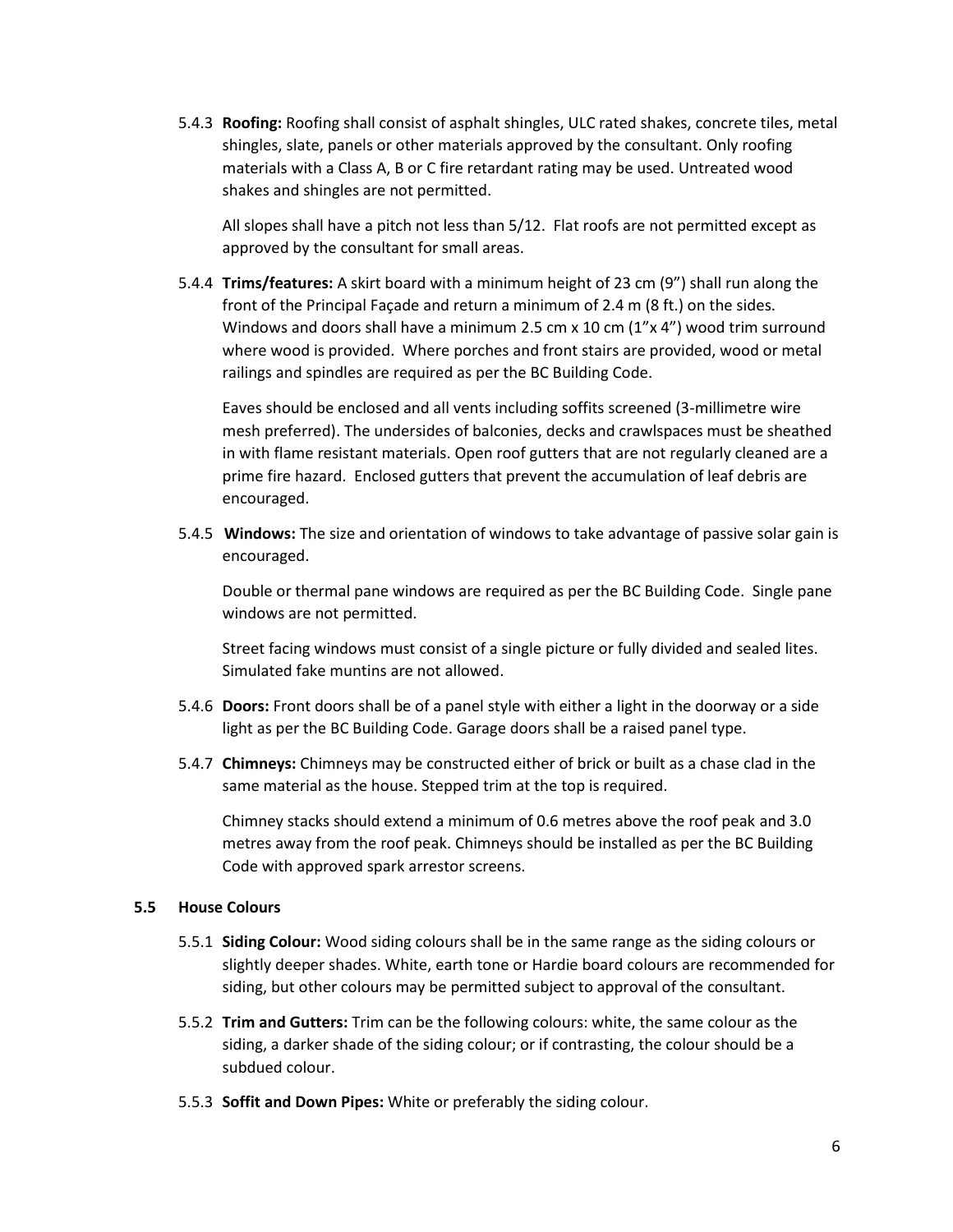- 5.5.4 **Doors:** White, trim colour, or siding colour. Garage doors may be two colours only if low contrast colours are used.
- 5.5.5 **Brick and Stone:** Earth tones only.

## **5.6 Garages and Driveways**

- 5.6.1 **Garages:** Where possible, garages are to be located behind the building entrance. Garages may be attached or detached. Tandem garages are not permitted.
- 5.6.2 **Lots 5 and 6 Garages**: The location of the garage below the detached dwelling is permitted in order to minimize the grade of the driveway.
- 5.6.3 **Access:** All driveways must be accessed from Spruce Place, except for Lots 1 and 8 where the vehicular access may be permitted from 9th Street provided the pedestrian entrance is located on Spruce Place.
- 5.6.4 **Locations:** Driveway locations must be approved by the consultant.
- 5.6.5 **Surfacing:** Driveways shall be hard surfaced with concrete, using either a broom finish or an exposed aggregate finish, with pavers or with asphalt.

## **5.7 Building Regulations and Siting**

- 5.7.1 **Siting of Single Detached Dwelling**: A single detached dwelling shall be oriented toward Spruce Place.
- 5.7.2 **Minimum and Maximum Floor Areas**: A single detached dwelling shall have a minimum floor area of 130m2 [1,400 sq. ft.] of which a minimum of 90 m<sup>2</sup> [970 sq. ft.] must be finished. The maximum floor area of a single detached dwelling shall be 600 m<sup>2</sup> [6,460 sq. ft.]. The maximum allowable site coverage of the principal plus accessory uses is 40% of the lot area.
- 5.7.3 **Lot Coverage:** The maximum lot coverage for all buildings and structures shall be 40%.
- 5.7.4 **Yards and Setbacks:** Principal and accessory buildings and structures shall be sited with the following minimum setbacks as per the following Table 1: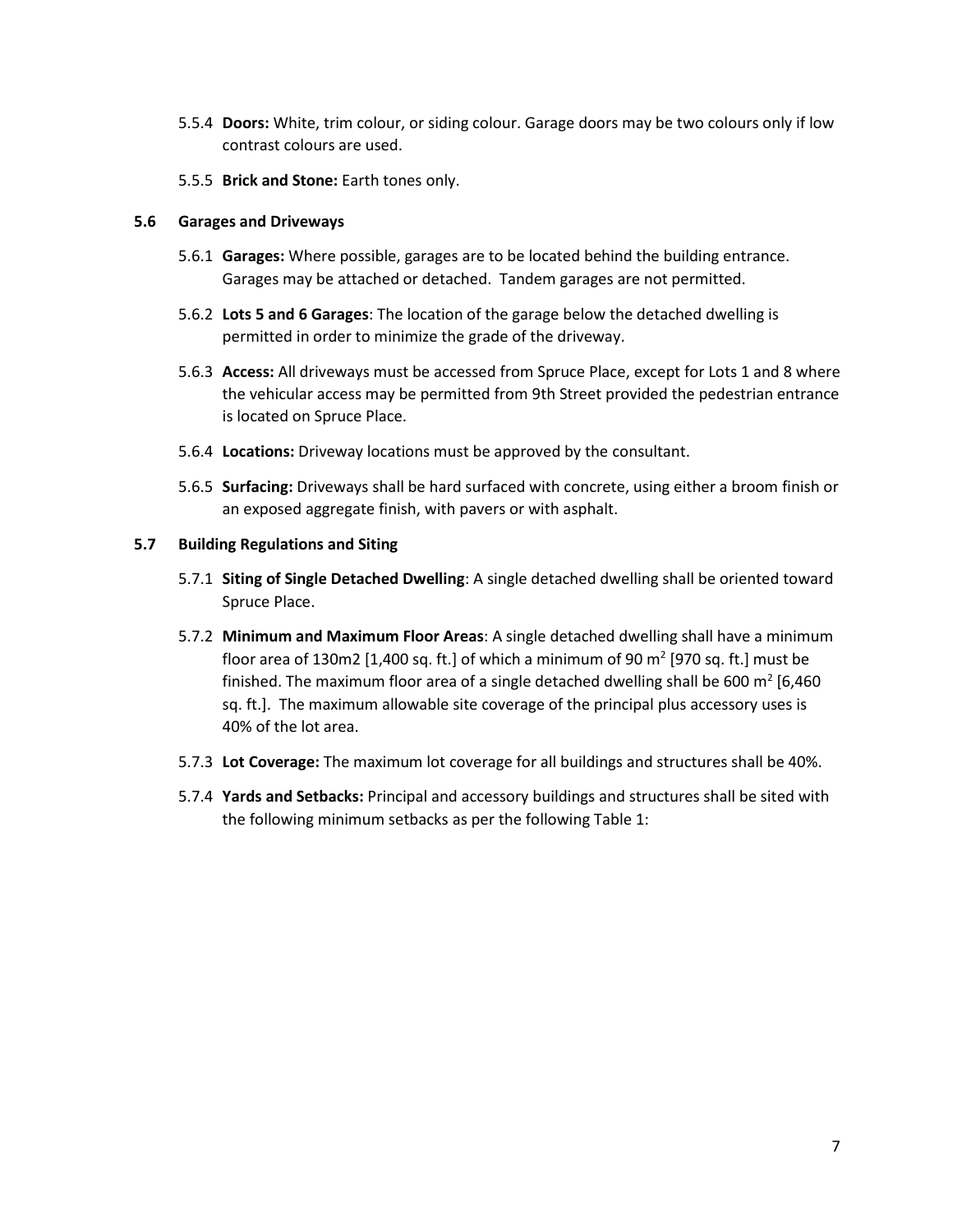#### **Table 1 - Setbacks**

| <b>Required Setbacks</b>               | <b>Single Detached Dwelling</b> | <b>Accessory Building</b>  |
|----------------------------------------|---------------------------------|----------------------------|
| <b>Front Yard</b>                      | 6.0 metres [20 ft]              | 7.5 metres [25 ft]         |
| Rear Yard                              | 7.5 metres [25 ft]              | 1.0 metre $[3 ft]$         |
| Side Yard                              | 2.0 metres [6.5 ft]             | 1.0 metre $[3 \text{ ft}]$ |
| Side Yard on<br><b>Flanking Street</b> | 3.0 metres [10 ft]              | 3.0 metres [10 ft]         |

5.7.5 **Height of Buildings:** Single detached dwellings shall have a maximum height of 10 metres [33 ft]. Accessory buildings shall have a maximum height of 5 metres [16.5 ft].

## **5.8 Energy Conservation and Building Sustainability**

- 5.8.1 Energy conservation is strongly encouraged. Potential opportunities include building orientation to maximize passive solar gain, the use of solar panels, additional insulation to increase R values above the requirements of the BC Building Code, geothermal heating, triple glazed windows, life cycle costing to maximize long term value, and the use of BC Hydro Power Smart initiatives.
- 5.8.2 The following programs offer significant benefits to builders and owners concerned with energy conservation and building sustainability:
	- Leadership in Energy and Environmental Design® (LEED) is a prescriptive rating system developed by the Canada Green Building Council to enhance building design and construction, indoor environmental quality, water conservation, and building longevity, all under the umbrella concept of improving sustainability.
	- Built Green is an industry-driven certification program created to encourage and facilitate sustainable business practices. The program addresses seven key areas of sustainable building: energy & envelope, materials & methods, indoor air quality, ventilation, waste management, water conservation, and building practices.
	- Passive House Canada is a national non-profit professional association advocating for an internationally recognized, proven, science-based energy standard for building construction. Buildings built to Passive House standards consume up to 90% less heating and cooling energy compared to conventional buildings. The focus on high insulation levels and air tightness enables precise control over indoor air quality, temperature, operating costs, reduced carbon emissions.
	- BC Hydro provides incentives for PowerSmart initiatives.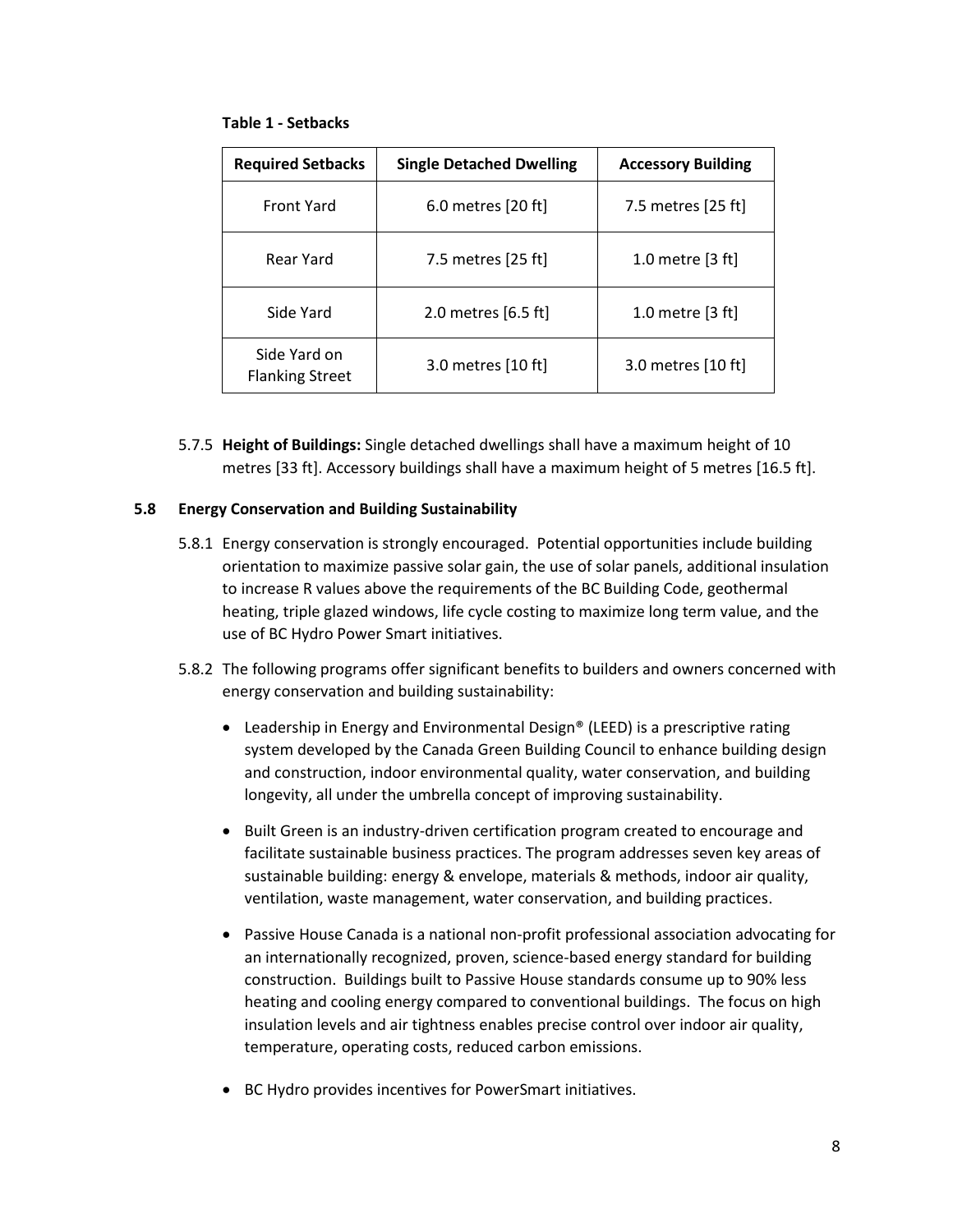- The BC Energy Step Code, enacted in April 2017, provides an incremental and consistent approach to achieving more energy-efficient buildings that go beyond the requirements of the BC Building Code. The intent is to increase energy-efficiency in phases such that new buildings will be net-zero energy ready by 2032. The BC Energy Step Code establishes a series of measurable, performance-based, energy-efficient construction standards available to builders. The BC Energy Step Code does not specify how to construct a building; rather it identifies energy-efficiency targets and lets the designer/builder decide how to meet the target. To comply with the BC Energy Step Code, builders must use energy modelling software and on-site testing to demonstrate that both their design and the constructed building meet the requirements of the BC Energy Step Code. A rebate of \$4,000 to builders for meeting Step 4 is considered attainable for the South Cariboo.
- Further information on new home construction, space heating, water heating and building envelope rebates through Fortis BC and BC Hydro is available on the Clean BC Better Homes website a[t https://betterhomesbc.ca/rebate-guide/](https://betterhomesbc.ca/rebate-guide/)

5.8.3 The use of accessible design features is encouraged to facilitate aging in place.

## **6. REQUIREMENTS FOR TREE PLANTING AND LANDSCAPING**

#### **6.1 Tree and Vegetation Planting**

TDEES

Landscaping will be required for all lots in Cariboo Ridge. The purpose of this requirement is to use sustainable and fire-safe practices, while creating a visually unifying and pleasing streetscape for the neighbourhood. Priority should be given to the front and side yard landscapes of Lots 1 and 8 due to their prime visibility.

Table 2 provides a list of suitable trees, shrubs and other plant material. The use of local suppliers is encouraged. This list represents plant material with low to medium water use that is fire-resistant characteristics suitable for front, side, and back yard space. Other plants may be submitted for consideration by the consultant. Irrigated landscapes are encouraged as they provide a greater fire resistance. However, this decision is up to the owner and is not a requirement of the Guidelines.

#### **Table 2 – Recommended Plant List for Cariboo Ridge Homes**

| INEES                            |                       |             |            |           |
|----------------------------------|-----------------------|-------------|------------|-----------|
| Scientific Name                  | Common Name           | Size        | Mature Ht. | Water Use |
| Acer ginnala                     | Amur maple            | 3cm Caliper | $4 - 6m$   | Medium    |
| Acer rubrum 'red rocket'         | Red rocket maple      | 5cm Caliper | $9 - 12m$  | Medium    |
| Crataegus mordenensis 'Snowbird' | Snowbird hawthorn     | 5cm Caliper | $4 - 6m$   | Medium    |
| Populus tremuloides              | Trembling aspen       | 5cm Caliper | $9 - 12m$  | Medium    |
| Prunus virginiana                | Chokecherry           | 3cm Caliper | $6 - 9m$   | Medium    |
| Sorbus aucuparia                 | European mountain ash | 5cm Caliper | $15 - 25$  | Low       |
|                                  |                       |             |            |           |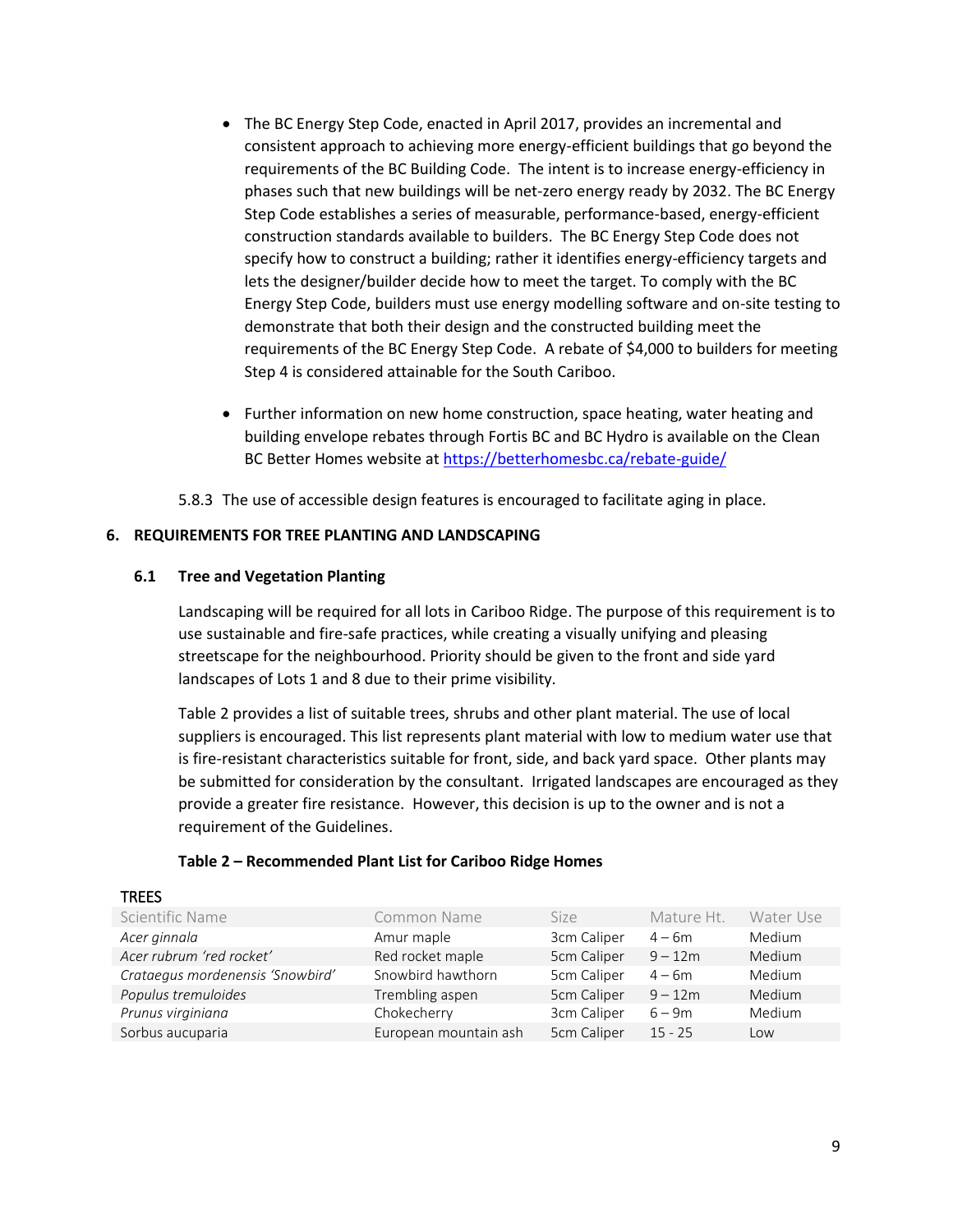## SHRUBS

| Scientific Name                  | Common Name              | Size   | Spacing     | Water Use |
|----------------------------------|--------------------------|--------|-------------|-----------|
| Amelanchier alnifolia            | Saskatoon, Serviceberry  | #2 Pot | 1.8m O.C.   | Low       |
| Cornus sericea                   | Red-twig dogwood         | #2 Pot | 1.8m O.C.   | Low       |
| Physocarpus spp.                 | Ninebark                 | #2 Pot | Varies      | Low/Med   |
| Potentilla spp.                  | Potentilla               | #2 Pot | 1.2m O.C.   | Low       |
| Rosa rugosa 'Hansa'              | Rugosa rose              | #2 Pot | 1.5m O.C.   | Medium    |
| Spiraea spp.                     | Spirea                   | #2 Pot | Varies      | Low/Med   |
|                                  |                          |        |             |           |
| <b>VINES + GROUNDCOVER</b>       |                          |        |             |           |
| Scientific Name                  | Common Name              | Size   | Spacing     | Water Use |
| Arctostaphylos uva-ursi          | Kinnickinnick            | #1 Pot | 1.0m O.C.   | Low       |
| Clematis spp.                    | Clematis                 | #1 Pot | 2.0m O.C.   | Med/High  |
| Lonicera spp.                    | Honeysuckle              | #1 Pot | 2.0m O.C.   | Low       |
| Thymus spp.                      | Creeping thyme           | #1 Pot | 0.5m O.C.   | Low       |
|                                  |                          |        |             |           |
| <b>ORNAMENTAL GRASSES</b>        |                          |        |             |           |
| Scientific Name                  | Common Name              | Size   | Spacing     | Water Use |
| Deschampsia caespitosa           | Bronze veil tufted grass | #1 Pot | $0.3m$ O.C. | Low       |
| 'Bronzeschleier'                 |                          |        |             |           |
| Calamagrostis x acutiflora 'Karl | Foerster's feather reed  | #1 Pot | 1.0m O.C.   | Medium    |
| Foerster'                        | grass                    |        |             |           |
| Festuca glauca 'Elijah Blue'     | Elijah blue fescue       | #1 Pot | $0.3m$ O.C. | Low       |
| Festuca idahoensis               | Idaho fescue             | #1 Pot | 0.3m O.C.   | Low       |
| <b>PERENNIALS</b>                |                          |        |             |           |
| Scientific Name                  | Common Name              | Size   | Spacing     | Water Use |
| Achillea spp.                    | Yarrow                   | #1 Pot | Varies      | Low       |
| Artemisia stelleriana            | Dusty miller             | #1 Pot | 1.0m O.C.   | Low       |
| Alchemila spp.                   | Lady's mantle            | #1 Pot | Varies      | Medium    |
| Aster spp.                       | Aster                    | #1 Pot | Varies      | Medium    |
| Euphorbia polychroma             | Cushion spurge           | #1 Pot | 0.6m O.C.   | Low       |
| Gallardia spp.                   | <b>Blanket flower</b>    | #1 Pot | Varies      | Low       |
| Heuchera spp.                    | Coral bells              | #1 Pot | $0.3m$ O.C. | Low       |
| Nepeta racemose                  | Catmint                  | #1 Pot | 0.5m O.C.   | Low       |
| Papaver orientale                | Oriental poppy           | #1 Pot | 1.0m O.C.   | Medium    |
| Rudbeckia fulgida 'goldstrum'    | Black-eyed Susan         | #1 Pot | $0.6m$ O.C. | Medium    |
| Salvia nemorosa                  | Salvia                   | #1 Pot | 0.6m O.C.   | Low       |
| Notes:                           |                          |        |             |           |

*- O.C. meaning "On center" spacing distance from plant center to center.* 

*- Water use rating is long term; all plants need 1 – 2 years of significant water to establish.* 

*- Annuals are permitted in the planting beds with a ratio of 70% Shrubs/grasses/perennials to 30% annuals. This is to maintain all season interest.*

# **Table 3 – Plants to Avoid for Cariboo Ridge Homes**

| Scientific Name | <b>Common Name</b>     |
|-----------------|------------------------|
| Genista spp.    | <b>Broom</b>           |
| Juniperus spp.  | Juniper trees + shrubs |
| Pennisetum spp. | Fountain grass         |
| Pinus spp.      | Pine trees + shrubs    |
| Taxus spp.      | Yew                    |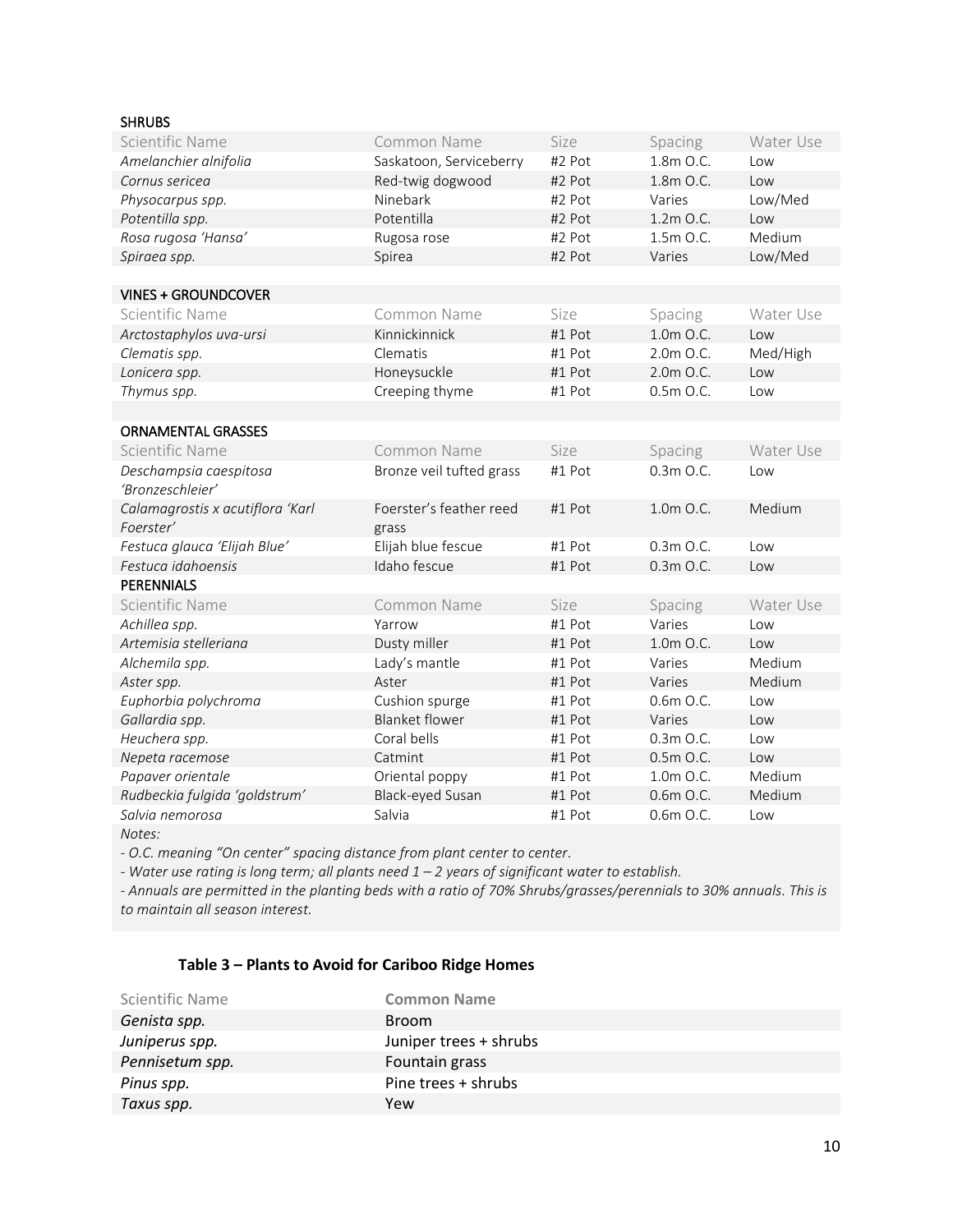## **6.2 List of Specific Landscape Requirements**

- 6.2.1 A minimum of 50% of the front yard is to be landscaped with lawn and/or planting beds and includes the exterior side yard facing 9th Street in the case of Lots 1 and 8.
- 6.2.2 Front yards should have one Crataegus mordenensis 'Snowbird', Snowbird hawthorn, Size 5cm Caliper.
- 6.2.3 Front yards should have a minimum 1.5 m wide planting bed along the foundation of the home facing the street. The planting bed should feature shrubs and ornamental grasses to maintain all season interest; accents of perennials and annuals are encouraged.
- 6.2.4 All planting beds located within 5 m of the residence should have decorative rock mulch for fire resistance (lava or coloured rock is not permitted). Planting beds outside the 5m limit are permitted to have organic mulch or decorative rock.
- 6.2.5 All front yard landscaping, as well as Lots 1 and 8 side yards facing 9th Street, must be completed within six months of the completion of building construction.
- 6.2.6 Side and backyards must be cleared and graded prior to inspection.
- 6.2.7 All required landscaping must be completed prior to final review by the consultant.

## **6.3 FireSmart Guidelines and Landscape Practices**

- 6.3.1 The first 10 metres of space around the single detached dwelling is the most critical area to consider for fire protection. Minimizing the fire risk within 10 metres of the house gives firefighters the best chance to protect the home from an advancing fire. Shrubs and trees should be limited to species that are fire resistant. See Table 2 for a list of recommended plants and Table 3 for a list of plants to avoid.
- 6.3.2 Where grass is planted on the site, it should be regularly mowed and watered.
	- Coniferous trees are not recommended. This is because conifers such as Douglas Fir, Lodgepole Pine, cedar, spruce and juniper have low fire resistance. (see Table 3 for Cariboo Ridge Plants to Avoid.)
	- The planting of deciduous trees is recommended because they are less combustible than conifers. Aspen and birch have very low flammability rates.
	- All landscapes should be cleaned up in the spring and fall of every year, removing all dead and decayed plant material.
	- Deadfalls should be removed.
	- All trees should be planted a minimum of 10 metres from the detached dwelling.
	- All wood piles should be located a minimum of 10 metres from the detached dwelling and under the structure of a metal or other non-combustible roof.
- 6.3.3 Priority should be given to landscaping in the front yard of each lot and the along 9th Street (i.e. corner Lots 1 and 8) due to their prime visibility.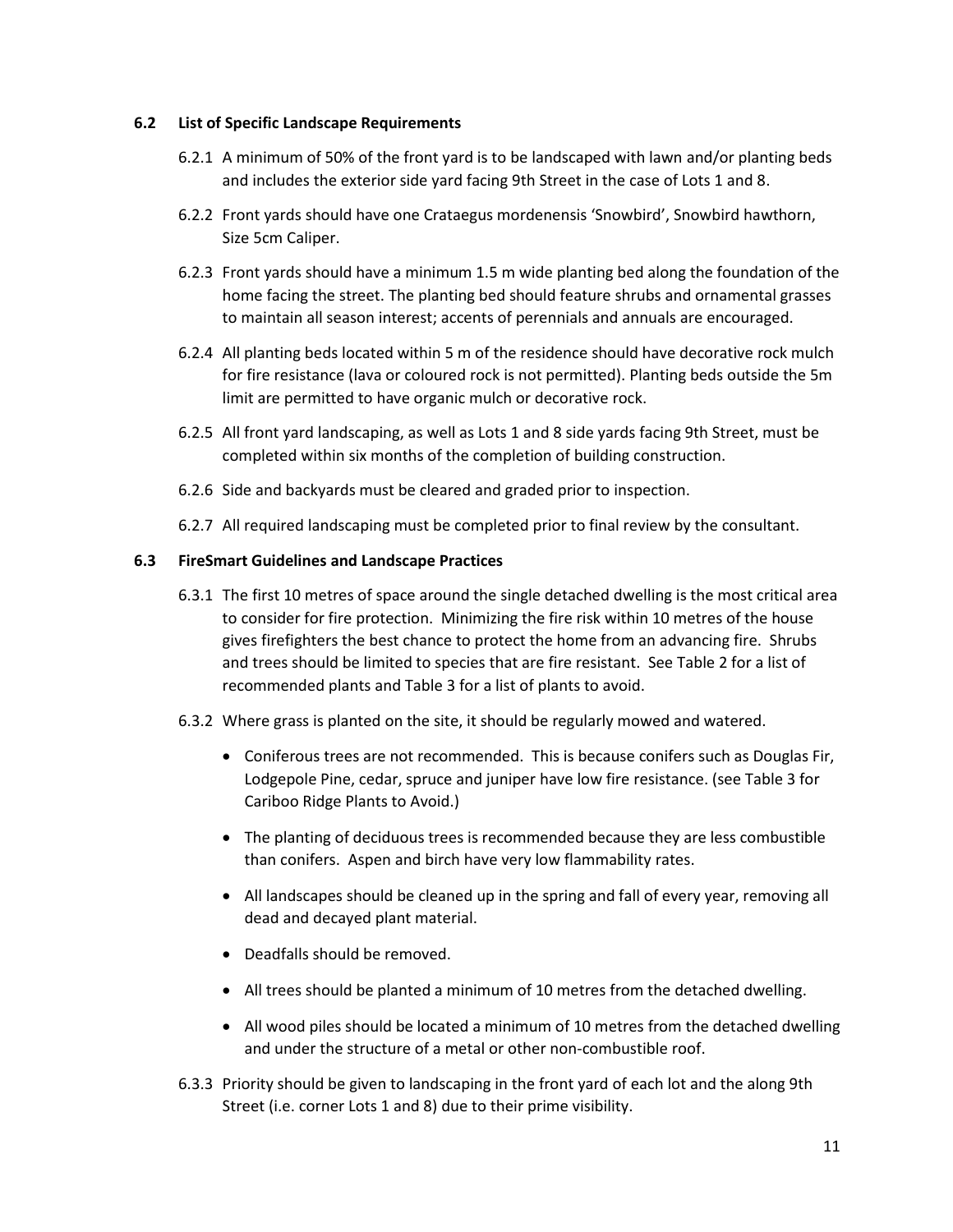- 6.3.4 Trees should be spaced so that the crowns of individual trees are at least 3 metres apart.
- 6.3.5 The planting of fire-resistant vegetation is recommended. Such plants have moist, supple leaves, accumulate minimal dead vegetation, and produce a low amount of sap or resin material.
- 6.3.6 Xeriscaping the process of landscaping or gardening that reduces or eliminates the need for supplemental water from irrigation – is encouraged. Xeriscaping is also referred to a[s water-conserving](https://en.wikipedia.org/wiki/Water_conservation) landscapes, [drought-](https://en.wikipedia.org/wiki/Drought)tolerant landscaping, and smart scaping. Plants, whose natural requirements are appropriate to the local climate are emphasized, and care is taken to avoid losing water to [evaporation](https://en.wikipedia.org/wiki/Evaporation) and [run](https://en.wikipedia.org/wiki/Surface_runoff)[off.](https://en.wikipedia.org/wiki/Surface_runoff) Xeriscaped landscapes can reduce water use 60% or more compared to regular lawn landscaping. Xeriscaping also requires less maintenance offers cost savings. Another consideration is adaptation to climate change as the Cariboo is anticipated to be facing drier summers in the future. It should be noted that xeriscaping is different from [natural landscaping,](https://en.wikipedia.org/wiki/Natural_landscaping) because the emphasis in xeriscaping is on selection of plants for water conservation, not necessarily selecting native plants.
- 6.3.7 To enhance the settled appearance in the neighbourhood, the consultant requires the owner to complete front yard landscaping within 6 months of the house occupancy. Side yards and rear yards shall be cleared and graded prior to inspection. The required landscaping must be completed prior to final review by the consultant.

## **6.4 Fencing**

- 6.4.1 Wood fencing is encouraged such as: contemporary tight board, picket, lattice, split rail, and board on board design. Chain link fencing is permitted provided green or black are used for galvanized wire. Other fencing types are subject to approval by the consultant.
- 6.4.2 Fencing is not required but, if provided, cannot exceed a height of 1.2 metres [4 ft] between the front parcel line and the dwelling unit or 2.0 metres [6  $\frac{1}{2}$  ft] elsewhere on the site.
- 6.4.3 Fencing is not permitted in the front yard.
- 6.4.4 The use of barbed wire or electrified fencing is not permitted.
- 6.4.5 The developer will construct a fence along the east boundary of the dedicated trail (marked on Schedule A). The owners of Lots 1, 2, 3 and 4 are not required to construct a fence along their rear property line but if they do, a gate access is required to the dedicated park where a trail will be provided.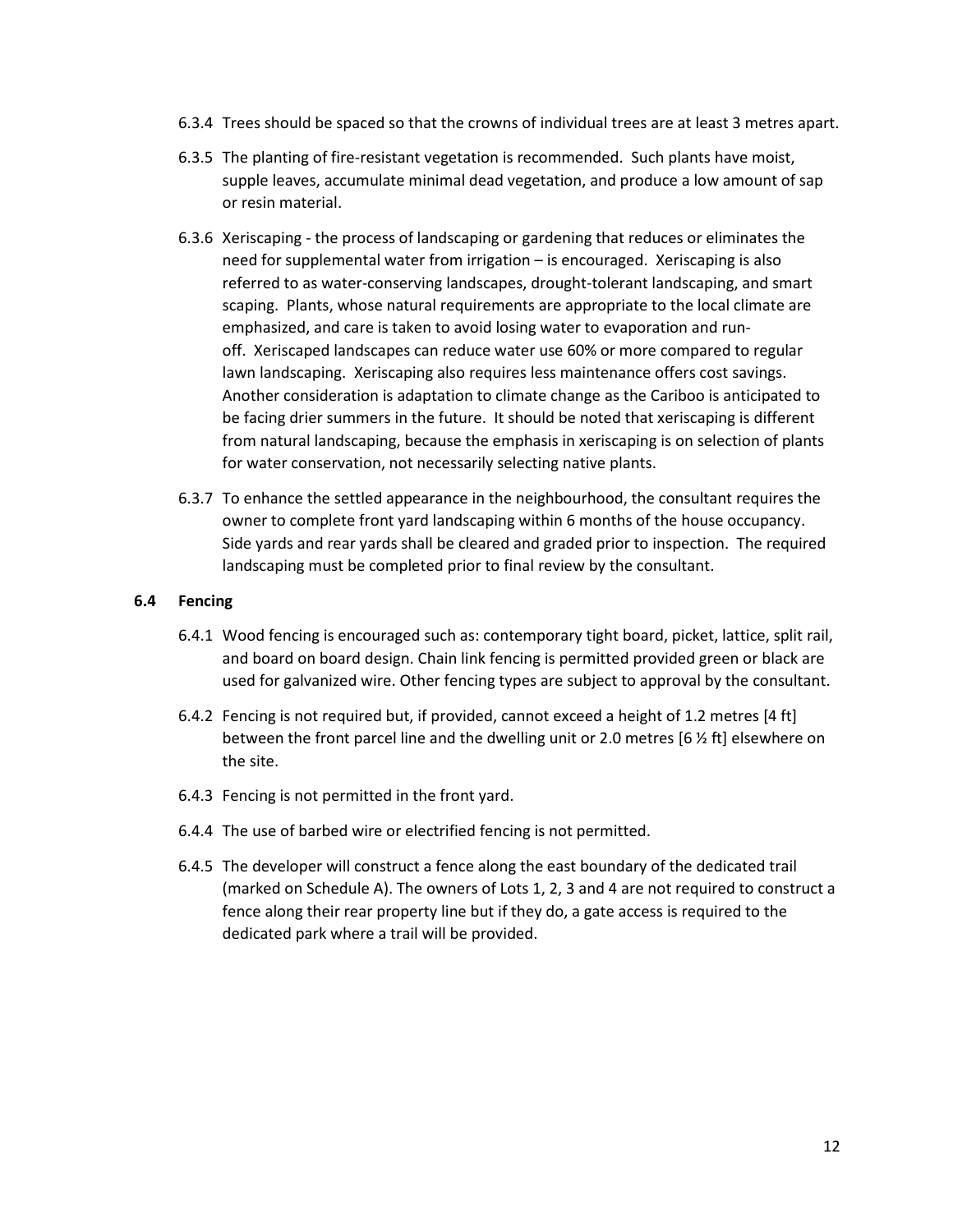## **DESIGN & FIRESMART GUIDELINES CHECKLIST**

This Checklist will be used by the consultant to review and determine compliance with the Guidelines.

#### **Building Type:**

- **\_\_\_** Two-Storey Detached Residential
- \_\_\_ Rancher Detached Residential
- \_\_\_ Basement-Entry Detached Residential

#### **Building Height, Massing and Detail:**

- \_\_\_ Windows, doors, box-outs, etc. are in scale/proportion
- \_\_\_ Consistency of materials on all building faces
- \_\_\_ Entry faces street directly in front of the building
- \_\_\_ Overall massing compatible with neighbouring homes and streetscape
- \_\_\_ Basement Entry home to have similar massing characteristics of a Two-storey type home when viewed from the front.

#### **Windows, Doors and Skylights:**

- \_\_\_ Open balconies, patios or decks are not permitted on the front or sides of a detached dwelling, except covered entry verandas are permitted on the main floor or at the front side
- Second-storey balconies will only be permitted if the design does not create privacy or sunlight concerns to neighbouring yards
- \_\_\_ Design should avoid balconies overlooking neighbouring rear yards. Priority shall be given to the protection of privacy.

#### **Exterior Finishes:**

- \_\_\_ Cladding Material (primary material to be used on other faces)
	- \_\_\_ Wood Siding
	- \_\_\_HardiePlank® Siding or similar durable product consisting of Portland cement and sand
	- \_\_\_ Board and Batten siding
	- \_\_\_ Other exterior finish acceptable to the consultant \_\_\_\_\_\_\_\_\_\_\_\_\_\_\_\_\_\_\_\_\_\_\_\_\_\_\_\_\_\_\_\_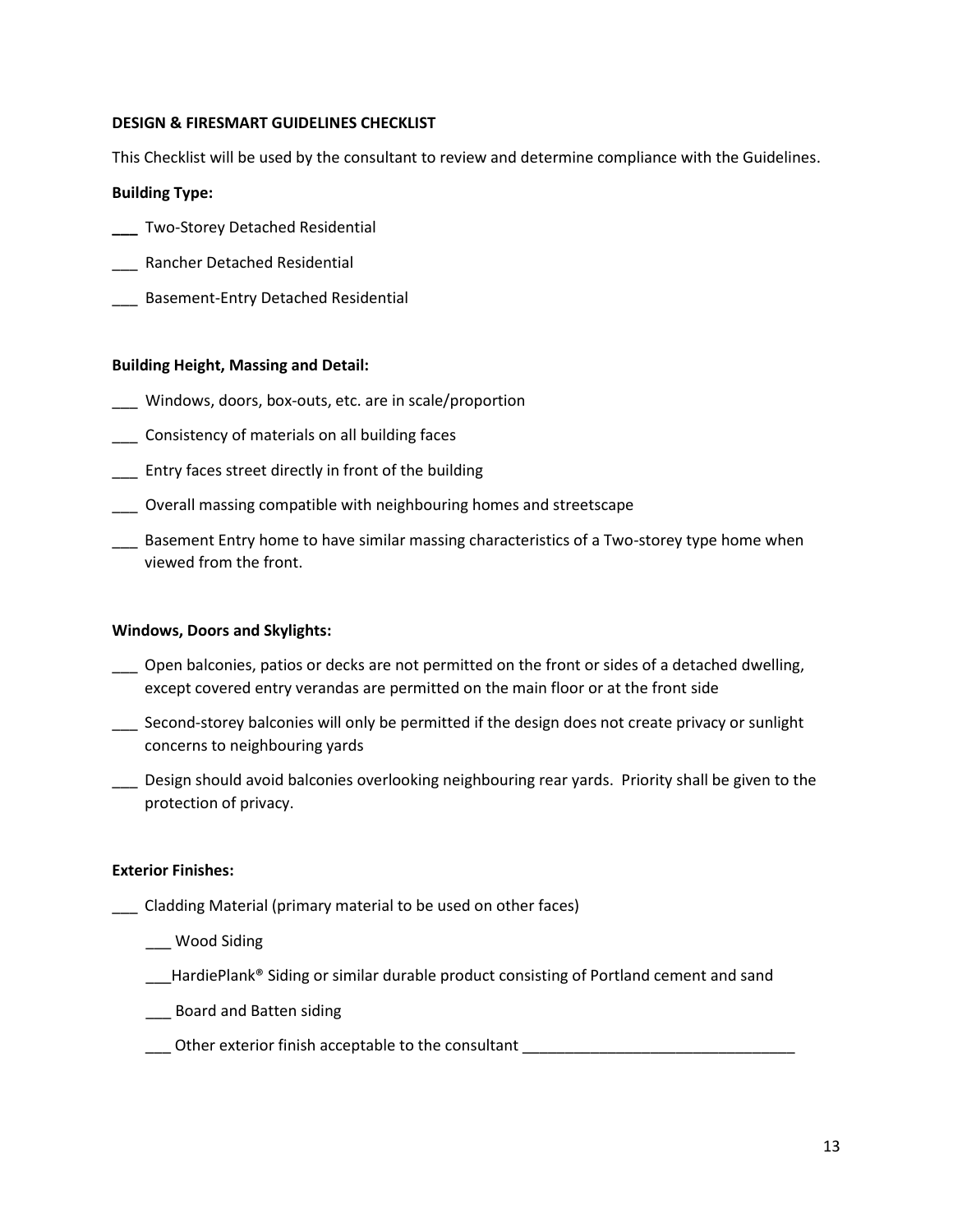**Roof:**

- \_\_\_ Exterior chimney continuous to grade with a foundation
- \_\_\_ Roof vents are located on rear roof slopes or other less visible locations and/or are painted to match roof colour
- \_\_\_ Roofing Material (earth or grey tones):
	- \_\_\_ Asphalt shingles
	- \_\_\_ Concrete roof tiles, which are in a "shake profile" only, as approved by the Canadian Standards Association (CSA approved) and approved by the consultant

\_\_\_ Metal roof

- Other roofing material acceptable to the consultant
- \_\_\_ Soffit Material (painted/pre-finished to complement body colour)
	- \_\_\_ Cedar (Fire Rated)
	- \_\_\_ Vinyl
	- \_\_\_ Aluminum
- \_\_\_ Roof pitch is minimum 5:12
- Roof pitch is constant on any one elevation
- Dual roof pitched considered at the discretion of the consultant
- Roof slope designed to reduce the mass of uphill/downhill sides of the house

#### **Basements:**

Basement slab elevation is consistent with MBE elevation

## **Garage, Driveway, and Walkways:**

- \_\_\_ Double wide garage
- \_\_\_ Tandem garage not allowed
- Parking structure is of the same material and style as detached dwelling
- Doors do not differ in height on the same parcel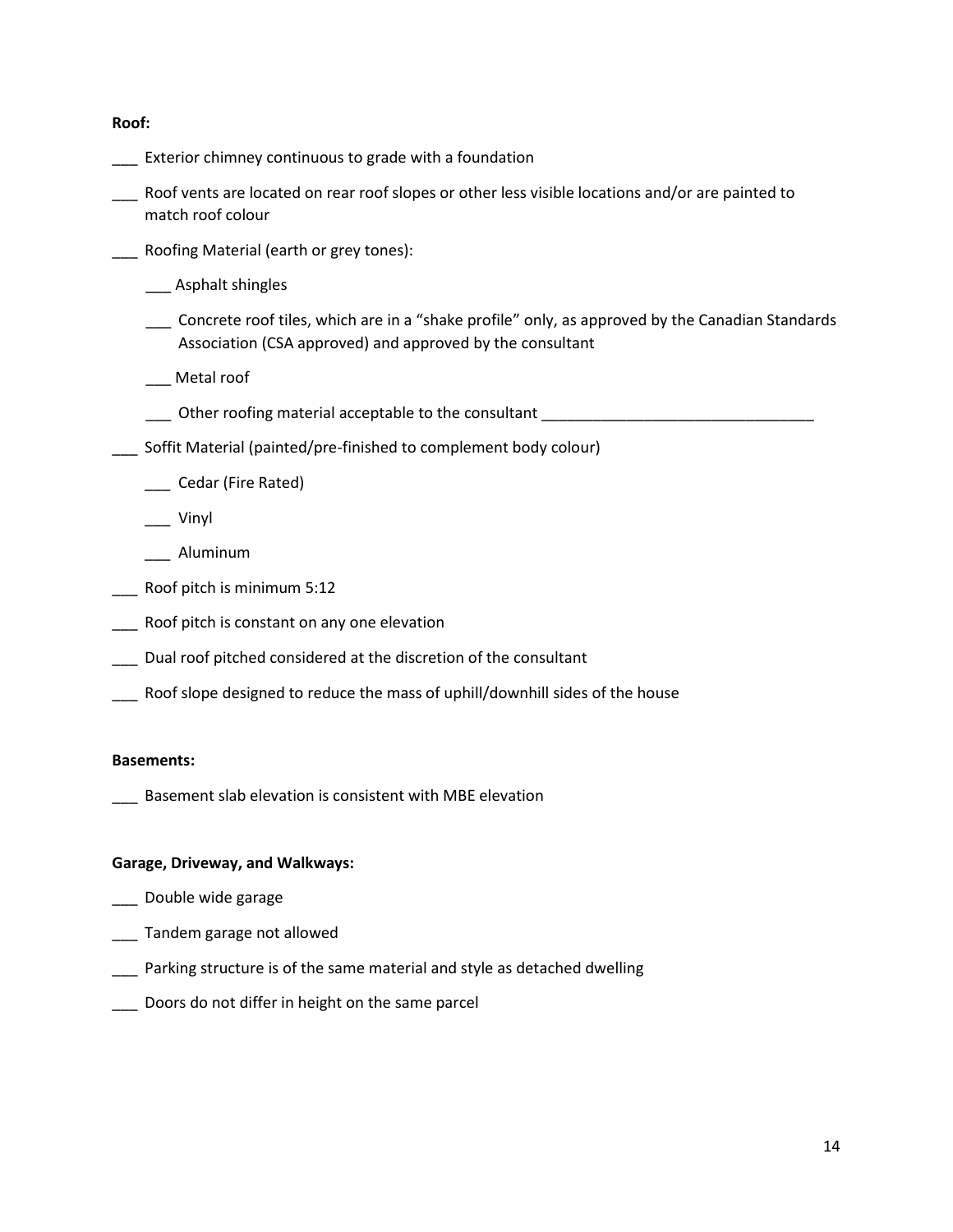#### **Siting:**

- \_\_\_ Siting of Improvements according to the lot's natural characteristics
- \_\_\_ Siting and setbacks are sensitive to creating an interesting streetscape and maximising privacy to adjacent improvements

#### **Retaining Walls:**

- \_\_\_ Max. height of retaining wall that is no more than 1.2 m (4') in height
- \_\_\_ Max. height of retaining wall over 1.2 m (4') in height (will require report from Structural Engineer and approval from consultant)
- \_\_\_ Wall to be in the range of earth and grey tones
- Retaining walls to be landscaped if visible from the street

## **Comments:**

\_\_\_ Approved

- \_\_\_ Not Approved
- Approved subject to the following revisions: